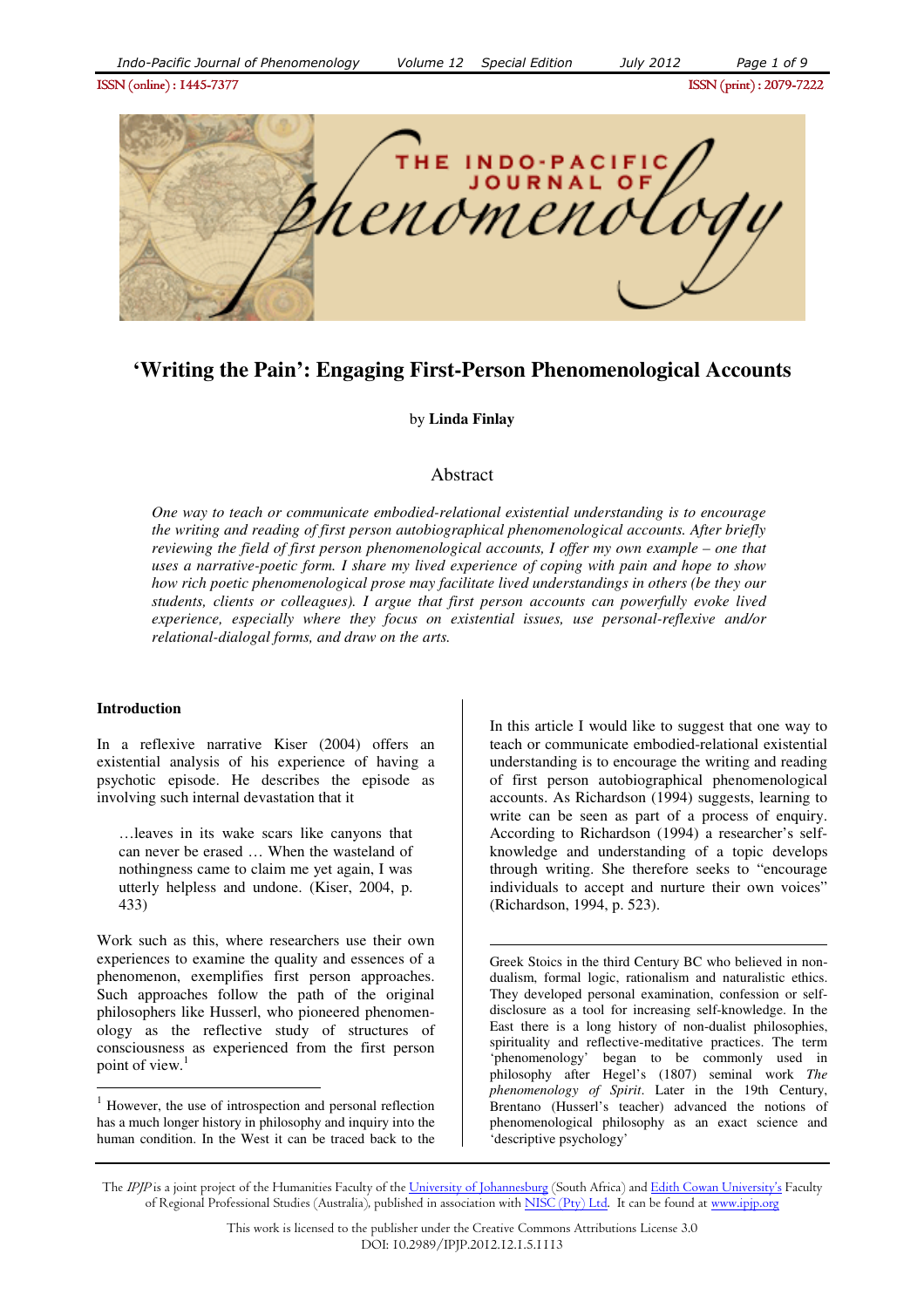In addition to autobiographical enquiry, I would also like to celebrate the use of reflexive depth-full and compelling poetic-creative forms, following the Utrecht tradition of Van Manen's (1990) hermeneutic action-sensitive pedagogy. "Textual emotion, textual understanding can bring an otherwise sober-minded person (the reader but also the author) to tears and to a more deeply understood worldly engagement" (Van Manen, 1990, p. 129). I also follow the Embodied Enquiry work of Todres (2007). Todres' (2007) project is to restore a poetic heart to academic writing. According to Todres (2007) balancing a concern with 'texture' and 'structure' in our qualitative enquiry into human experience allows us to retain more holistic, embodied, resonant forms of knowing that are not fixed. Todres (2007) argues for an inner poetry to the qualitative research undertaking:

Poetic language with regard to experience is 'truthful' in that it attempts to retain the prereflective qualities of experiential structures – concrete, embodied, mooded, sensed, interrelated, and always full of the imagination gathered from other times and places. In poetic discourse, one's relatedness to existence is revealed in that it asks the listener to move towards the speaker or the text and to find the body of the occasion, its taste, and mood in his or her own. (p. 12)

After briefly reviewing the field of first person phenomenological accounts I offer my own autobiographical example – one that uses a narrativepoetic form. I share my lived experience of coping with pain and through this I hope to show how poetic phenomenological prose may facilitate lived understandings in others (be they our students, clients or colleagues).

This account of pain experience was initially written for myself as part of helping me voice and work through (make sense of) my experience. Later I intended others to read it, particularly physical therapists and other health professionals who, for all sorts of understandable reasons, can sometimes be inured to the pain and suffering of their clients. Such first person writing has the potential to remind professionals of what an experience is like from the 'inside'. The subjective reality of the lived experience can, through the writing, be brought closer – both to the writer and to others through engendered empathy.

The reality of lived experience is there-for-me because I have a reflexive awareness of it, because I possess it immediately as belonging to me in some sense. (Dilthey, 1985, cited in Van Manen, 1990, p. 35)

## **First person phenomenology**

The aim of first person phenomenological approaches is to provide rich, compelling, thought-provoking descriptions of lived experience. In this section, I first suggest how to approach and craft a first person account. I then explore how to move beyond straightforward descriptions in order to explicate implicit meanings.

## *Crafting first person accounts*

In contemporary research practice there are many wonderful literary accounts of lived experience that draw on personal reflection rather than participants' descriptions. In healthcare research, for instance, this involves an individual's narrative of what it is like to live with a disability<sup>2</sup>. Researchers also engage a first person approach when they employ reflexivity within a broader study and critically focus on their personal experience of the phenomenon or research process. Other types of first person description can be found by turning to literature. For example, Van der Bruggen and Widdershoven (2004) analysed material in autobiographical novels in order to explore the experience of being a Parkinson's patient. They highlighted an existential paradox where life simultaneously appears immobile and unpredictably whimsical. All these forms of first person writing can enrich teaching/learning and guide practice in a wide range of disciplines.

There is no set methodology that dictates how these first person autobiographical accounts should be presented. Writers generally offer written narratives that include concrete descriptions of events, which may be interspersed with theoretical discussion. It is also possible to use other creative, self-expressive media such as reflexive writing, photography, drama, poetry and painting. In this regard, phenomenologists can learn from the range of presentations offered in auto-ethnography.

Van Manen (1990) offers advice concerning how to approach first person accounts:

To conduct a personal description of a lived experience, I try to describe my experience as much as possible in experiential terms, focusing on a particular situation or event. I

 $\overline{a}$ 

 $2$  There is a tradition where authors offer deeply personal accounts of their illness experiences using autobiographical narrative research methodology (e.g. Robert F. Murphy's (1987) *The body silent* where he recounts his life as a quadriplegic). While not explicitly utilising phenomenological methodology, these narratives can be regarded as phenomenologically-inspired as they offer rich, descriptive accounts of lived experience.

The IPJP is a joint project of the Humanities Faculty of the University of Johannesburg (South Africa) and Edith Cowan University's Faculty of Regional Professional Studies (Australia), published in association with NISC (Pty) Ltd. It can be found at www.ipjp.org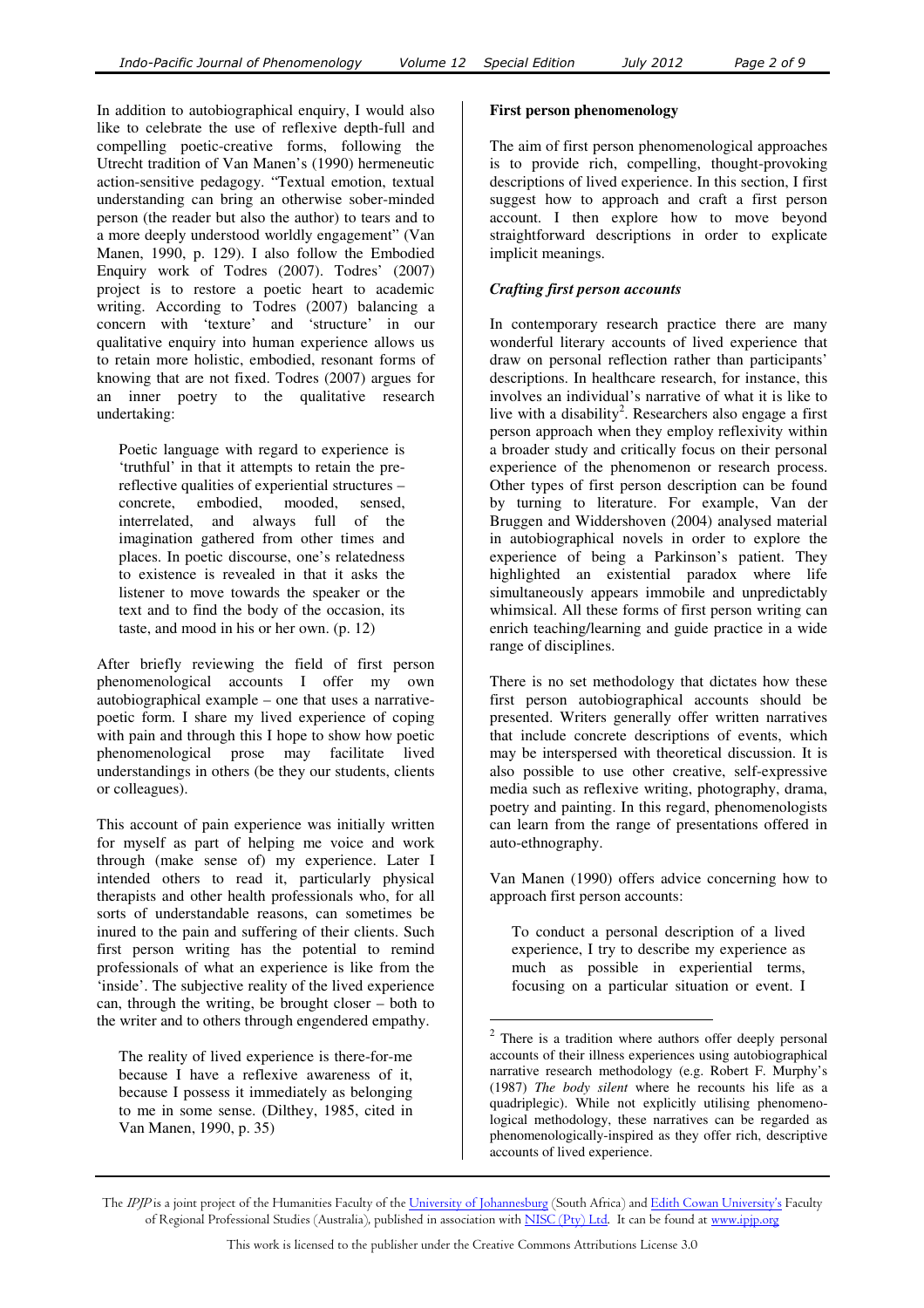try, as Merleau-Ponty says, to give a direct description of my experience as it is, without offering causal explanations or interpretive generalizations of my experience. (p. 54)

These direct, concrete 'experience-near' descriptions then become the 'data' with which to work further if that would be valued. In other words, the personal account can become the basis of a more generalized phenomenological analysis. For example, some researchers use and interrogate their personal diary accounts as if they were 'transcripts' from participants. Regardless of how it is conducted the concrete first person description probably needs to be crafted further. This could include, for instance, working through it more deeply to pull out implicit meanings and to bring the phenomenon of focus closer.

The question then becomes: Beyond giving a rich description, how do we find the words (or use other art forms)? Evans (2011), a counsellor and writer herself, offers some advice:

I invite would-be writers to exercise their writing muscles little and often with free writing; find the joy and playfulness in writing; and explore (through writing or another creative activity like art or drama) their critical voices and creative ebb and flow. And above all, not to try and get it right or be perfect, but allow for messiness and incoherence. (p. 8-9)

Evans (2011) suggests an image of the potter throwing clay onto a wheel. In this metaphor the initial words we throw onto paper are the raw materials that can be crafted and further edited later. To provide an immediate example, this article is a case in point. I started by writing my first person account, an account I reshaped over several successive iterations. The rest of the article was then built piece by piece around this account, once I had a sense of the argument I wanted to make and the journal in which it would appear.

The type and level of crafting engaged clearly depends on the intended audience or source of publication. Considerations include whether or not the first person account requires literary embellishment, whether it needs to be decorated with a few academic references and what argument can usefully be made.

# *Transforming description into explication*

The extent to which a purely descriptive phenomenological account is sufficient and whether more analysis and/or interpretation is required is a matter for debate and depends on whether descriptive or hermeneutic variants of phenomenology are being embraced (Finlay, 2011). All phenomenologists do require that participants' naïve descriptions are transformed in some way into a 'phenomenological description' that explicates meanings.

First person writing does not usually involve an offthe-cuff description akin to the more straightforward accounts offered by participants in research. Instead the description needs to be transformed in some way, such as by identifying themes or explicating existential points of interest. Alternatively, the transformation might involve embellishing the description in a literary-metaphorical sense.

The challenge then for first person phenomenological writers is to engage and encompass both description and analysis in order to allow something more of the experience to be revealed in thick description. In other words, phenomenologists (be they teachers or researchers) utilising first person accounts often include concrete descriptions of significant events perhaps interspersed with theoretical discussion and/or literary flourish. Personal reflection thus becomes a springboard for broader, deeper analyses and new insight. As Van Manen (1990) notes "A phenomenological text succeeds when it lets us see that which shines through, that which tends to hide itself" (p. 130).

As an example, consider the way in which Broyard (1992, pp. 4-5) offers his experience of cancer using the surprising metaphor of intoxicating desire. He recognises how in this phase of the disease he is "infatuated" with his cancer and how it "stinks of revelation".<sup>3</sup>

The way my friends have rallied around me is wonderful. They remind me of a flock of birds rising from a body of water into the sunset … They are not intoxicated as I am by my illness, but sobered. They appear abashed or chagrined in their sobriety. Stripped of their playfulness these pals of mine seem plainer, homelier – even old. It's as if they had all gone bald overnight.

Yet one of the effects of their fussing over me is that I feel vivid, multicoloured, sharply drawn. On the other hand – and this is ungrateful – I remain outside of their solicitude, their love and best wishes. I'm isolated from them by the grandiose conviction that I am the healthy person and they are the sick ones. Like an existential hero, I have been

 $\overline{a}$ 

 $3$  I am grateful to Peter Willis for drawing my attention to this wonderful work as well as for introducing me to the practice of 'listening reading'.

The *IPJP* is a joint project of the Humanities Faculty of the <u>University of Johannesburg</u> (South Africa) and <u>Edith Cowan University's</u> Faculty of Regional Professional Studies (Australia), published in association with <u>NISC (Pty) Ltd</u>. It can be found at <u>www.ipjp.org</u>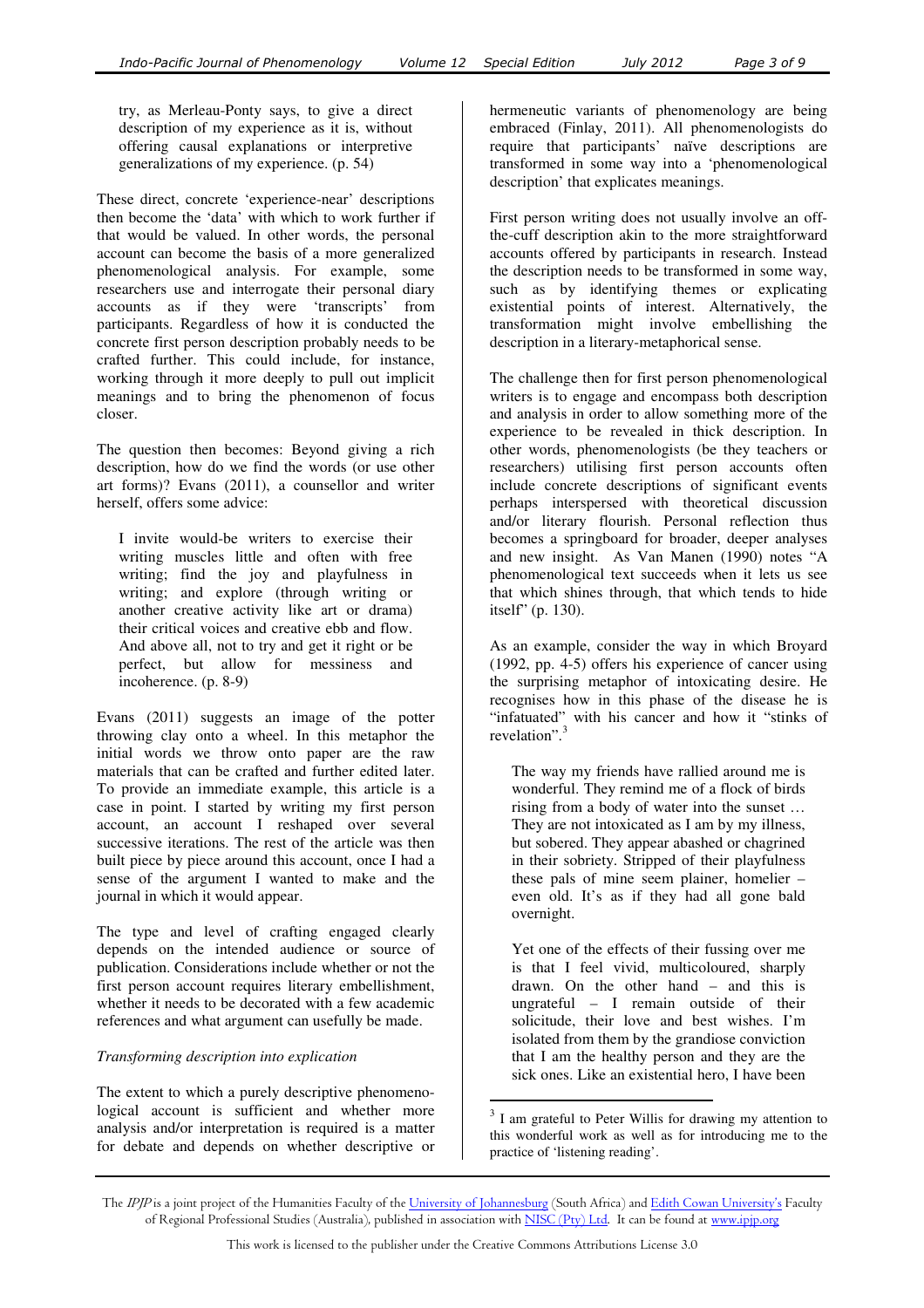cured by the truth while they still suffer the nausea of the uninitiated.

The challenge for phenomenologists using first-hand experience is to engage personal reflection and revelation not just as an end in itself but as a springboard for more general insight into the phenomenon of concern. Importantly, this requires an open phenomenological attitude (Finlay, 2008), which aims to focus on the phenomenon with fresh, curious eyes. Rather than showing "straightforward, unreflected absorption in the objects of experience … the phenomenological approach involves reflection *upon* experience" (Toombs, 1993, p. xii, emphasis in original):

The task is to elucidate and render explicit the taken-for-granted assumptions of everyday life and, particularly, to bring to the fore one's consciousness-of the world. In rendering explicit the intentional structures of consciousness, phenomenological reflection thematizes the meaning of experience. (Toombs, 1993, p. xii)

As an example of this use of a reflective springboard, Toombs (1995) writes of her experience of living with multiple sclerosis and describes her experience of navigating airports. This is the start of a broader discussion about her changing relations between selfbody-world, her bodily intentionality, shame, and so on.

To live with multiple sclerosis is to experience a global sense of disorder – a disorder which incorporates a changed relation with one's body, a transformation in the surrounding world, a threat to the self, and a change in one's relation to others. (Toombs, 1995, p. 12).

In another of her works, *The meaning of illness*, she describes her bodily experience as part of a wider critique of the objectifying medical/professional gaze and the need for more healing relationships and she urges physicians towards better understandings of patients' lived experience (Toombs, 1993).

# **An autobiographical example: The lived experience of pain**

In 2004 I (Linda) fell down some steps and smashed my shoulder (a complex fracture of the head of the humerus). I had no inkling then that it would change my life, or of the trauma that would be involved. Three major surgeries over three years were probably the least traumatic aspects of the process towards shoulder replacement and a new way of life. Each surgery was followed by a period of intensive rehabilitation involving ever more complex exercises

and agonising stretching which, at its heights, consumed five hours a day. I would scream with pain as my physiotherapist or husband forced my arm into nearly impossible positions. Domestic and work responsibilities had to be curtailed while I hung by a thread to a modicum of activity and my life projects; I was literally hanging on to 'me'.

I nurtured my damaged shoulder/arm and I learned to incorporate its strange, new, heavy, uncanny presence back into my world. Rather than my 'enemy', pain became a familiar companion. Slowly, I returned to life. Against the odds I have regained almost full movement and strength in my arm. Most of the pain has receded.

However, I still re-member the months of my painworld. The following narrative of those early days has been constructed retrospectively from memory and using odd notes I produced at the time, in the moment of pain. I share it now in order to give physical therapists, who work in taken for granted ways with patients in pain, a greater appreciation of what it is like from the 'inside'. I write, too, for the millions of patients in remedial clinics around the world who are casually instructed to do exercises without being given sufficient emotional support to face the trauma of the process.

I'm aware of layers of different types of pain. There is the surface burning/pulling/stinging pain around my surgery wound. At a deeper level there are the throbbing pulsing waves coming from traumatic damage that cries from deep within. Then there is the acute spasm fire-pain, pain which violates me when I move. The tearing of fibres makes me want to cry out, and sometimes I do. Always there is the continual, lingering dull ache of pain that resides away from my shoulder – my back in particular, aches constantly. Pain killers promise oblivion but never deliver.

Burning, throbbing, spasm … These words don't capture the experience, the layers, the colour, the flavour, the noise, the assault … Brown, black, red, grey ... Molten lava with hard black crusty edges and endless grey ash beyond … A poisonous lemon fire-water with bitter aloes codeine-fuelled aftertaste … The high-pitched screech of an electric saw on metal, a pneumatic drill which will not be silenced …

Movement is the worst. Any movement is preceded by dread and a sense of vertigo. Anxious anticipation of pain to come causes a struggle within to resist. Forcing myself, I throw my body into movement. A faint

The *IPJP* is a joint project of the Humanities Faculty of the <u>University of Johannesburg</u> (South Africa) and <u>Edith Cowan University's</u> Faculty of Regional Professional Studies (Australia), published in association with <u>NISC (Pty) Ltd</u>. It can be found at <u>www.ipjp.org</u>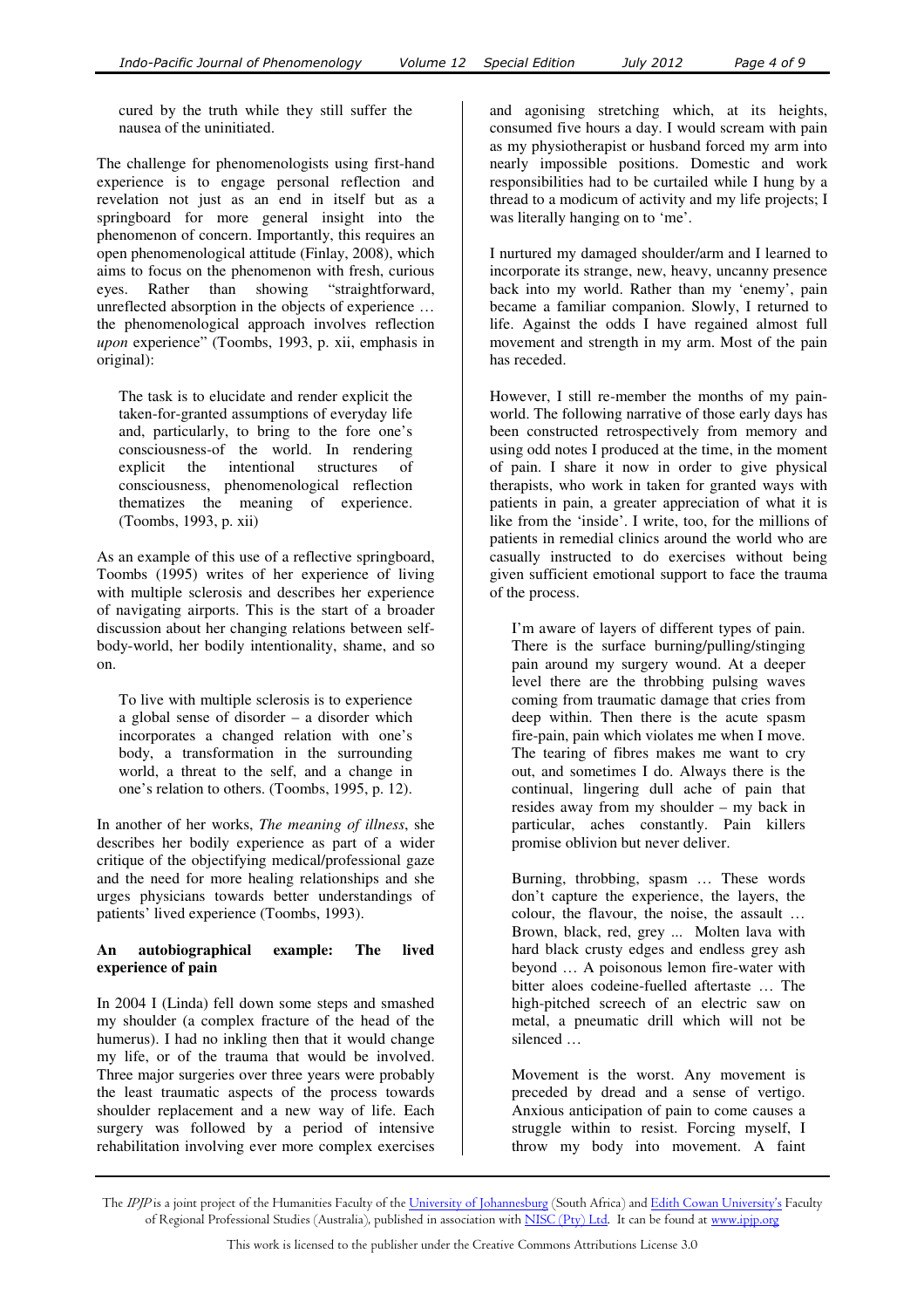threatens as screeching, sheering pain overwhelms me. Can a body bear this agony? As movement ceases, the screeching turns to fire-y ache. Somehow I welcome its constancy with a glimmer of relief which knows the worst has passed (is past), for now.

The horizon of anxiety is a continual presence: Fear shrouds the pain. A helpless anxiety gnaws. What does the pain mean? Should I stop exercising? Am I doing myself damage? What of the future? Can I endure this another minute, hour, day, week, another month, year, years? How disabled am I going to become? I scare myself. When I think about it, the pain gets louder, the red-blacks darken.

Time slows; there are only periods of more or less pain. With the distractions of the day some relief is to be had; at night a lonely black fear of endless waiting descends. Pain keeps me awake yet I'm bone weary from coping and too dopey to wake properly.

Being scared, or resisting the pain, only makes it worse. Somehow observing its forms tolerating it and letting it be - brings its own curiosity. It's as if I'm in a prison with a potentially violent enemy or torturer. I resolve to know him. If we're locked here together for life I need us to build some kind of companionable relationship - one not based on fear. "Come," I say to the pain, "Time to exercise".

Sensitive to my body's every reaction, I learn to be still, to relax and not resist the pain. I learn to stop fighting, to go with it. When I succeed, sometimes the pain transforms into an interesting sensation. I'm aware of a burning, or a dull ache, or of simultaneous layers. It is not so bad. It is just there. It is me and not an enemy to fight. Perhaps it is the quelling of fear that reduces the pain … Ignore it. Just exercise Linda.

Life as I have known it collapses and my world is reduced to minimal essential activity. Projects are abandoned as beyond possibility and replaced by just two new driving projects: Exercising and learning to cope (with the pain, with performing one-handed activities). My world becomes a technical problem to be struggled with and solved. I tell myself it's only an arm; others know worse; I can do without; I am lucky, I can afford to be idle. I work at my exercises … Just exercise Linda.

I am diminished. Tears come to my eyes

unbidden. A new shadow 'disabled shameself' has replaced me: Weak, vulnerable, handicapped, dependent, pathetic, needy. Where are my resources? I can't cope. Exhaustion overwhelms. I have no energy left over for life. All I can do is lie on the sofa and half-watch 'crap TV'. It is too much effort to be with others. Relating serves only to nourish the weak dependent me. I become reclusive and withdrawn. I cope better when I'm just quiet and at home. At some point, I realise this shadow-self is the new me; my old-self a faint memory. Is this forever? The spectre of uselessness and disintegration haunts me and I am tempted to give in, give up. But I don't. I exercise harder … Just exercise Linda.

I re-learn the meaning of pain. Once it meant, 'stop'. Pain meant something was wrong and the body was protecting itself, signalling for me to stop doing whatever it was that I was doing. Now, it just is: Pain is the body and pain is the world. Little space is left for anything else. I learn a new way of moving in my world, one that involves minimal movement so as not to jar my arm. I am alert to possible harm. I become wary and protective of my arm, shielding my body from external threat. Ironically it is I who most threatens my body - my exercises only have value if they cause pain, tearing pain. I push forth, knowing I have to continue, force my arm beyond natural positions. I cause the pain in me. From somewhere I find the courage to invite pain in even more … Just exercise Linda, just exercise …

## **Discussion**

In order to deepen this exploration of first person phenomenological accounts, in this section I reflect analytically on both my narrative and the process in which I engaged. I then critically evaluate the use of first person accounts in general.

# *Reflections on my narrative*

The poetic narrative above is more than the kind of naïve description of experience given by participants in research interviews or protocols. It is more literary, as shown through the metaphorical flourishes and poetic-prose form. It is also more phenomenological in the way that lifeworld themes of embodied identity, sociality and temporality/spatiality are implicitly worked and explicated. It is moot whether further analytic embellishment is necessary or useful. However, to illustrate how the description can be further deepened, in the section below I begin to engage the explicit theme of 'body-world disunity'

The *IPJP* is a joint project of the Humanities Faculty of the <u>University of Johannesburg</u> (South Africa) and <u>Edith Cowan University's</u> Faculty of Regional Professional Studies (Australia), published in association with <u>NISC (Pty) Ltd</u>. It can be found at <u>www.ipjp.org</u>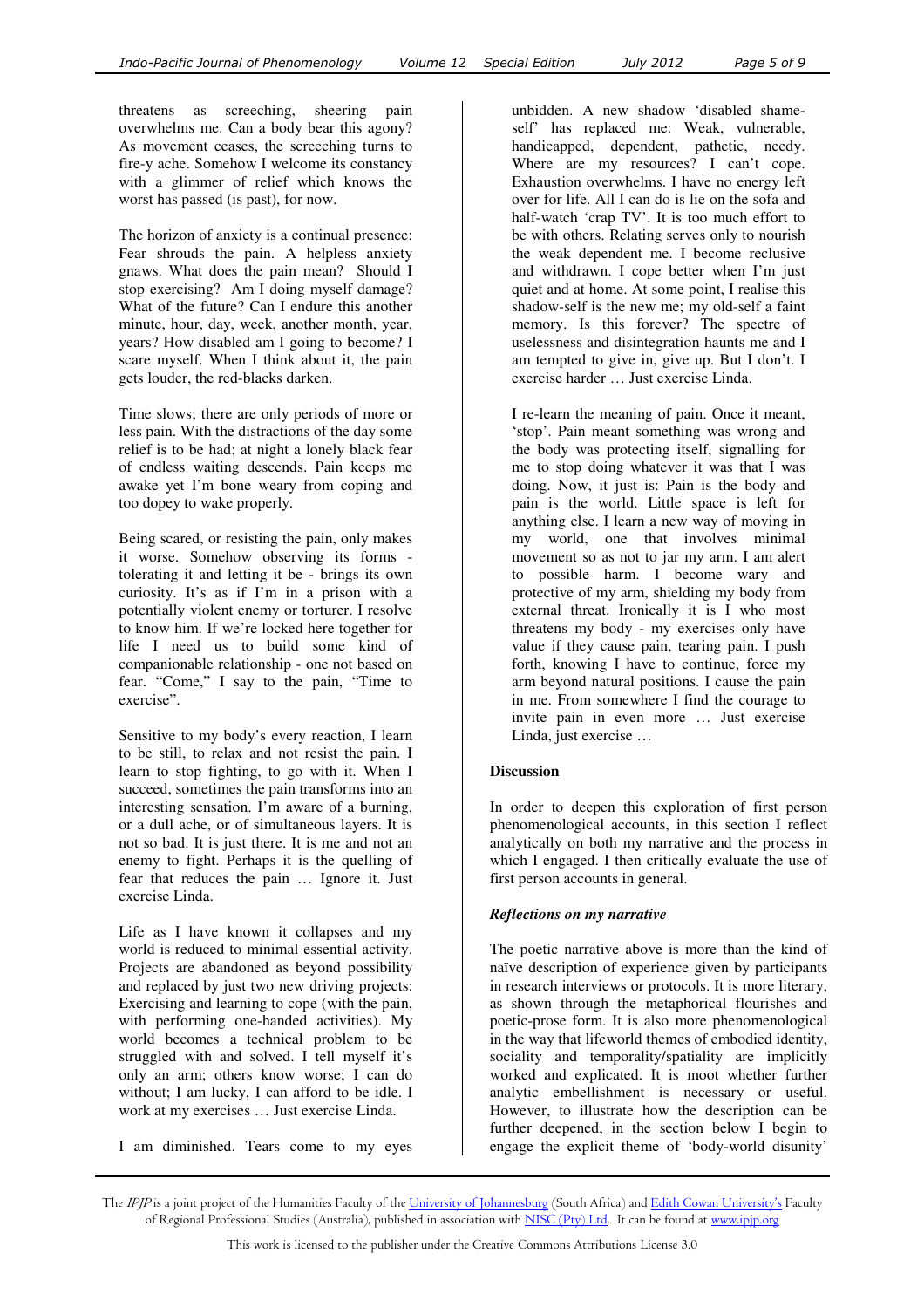and widen the focus to embrace a more theoretical field. There are of course a myriad of ways the narrative could be re-worked, elaborated and represented.

With the double-trauma of surgery and pain, my world had abruptly and traumatically changed. My pain was an ontological assault (Kleinman, 1988). The unproblematic, balanced body I had previously 'passed over in silence' had now become a screechingsheering red-black pain which was all I could focus on. The violence of the experience bled into all my senses. "Visual and auditory experiences…are pregnant – one with the other, and their expressive value is the ground of the …unity of the perceived world" (Merleau-Ponty, 1962, p. 235).

With this new way of being-in-the-world, I lost my previous existence. My previous bodily and social identity and relationships had been wrenched away. Tossing on a sea of pain, I became disconnected from familiar lands – cut away at literal and existential levels. Heidegger's concept of 'uncanniness' or 'notat-homeness' (*unheimlichkeit*) truly applied<sup>4</sup>. I was existentially alienated from myself as well as others. My lived body was something 'other than me' and my pain remained both me and out of my control. "Illness is an uncanny and unhomelike experience since the otherness of the body then presents itself in an obtrusive, merciless way" (Svenaeus, 2000, p.131).<sup>5</sup>

While feeling alienated and cut adrift, as my life was (literally) threatened by the major surgery, I got in touch with some existential anxiety. Subsequently I began to value the new possibilities that opened up for me and became

 $\overline{a}$ 

inspired to embrace a more authentic life. The first step was to accept this pain-exercise world of "restrictive potentialities" as mine (Merleau-Ponty, 1962, p. 143).

## *Reflections on the process*

In both parts of my narrative I have tried to describe my lived experience in as rich detail as possible. My goal was to attend to the intense multi-modal sensory experience that constituted my pain experience. I sought a form of prose that would hopefully be poignant, compelling and would impact on others at a visceral, 'experience-near' level. I wanted to evoke a response in readers and specifically to challenge the current understandings of health care professionals who have forgotten how to empathise with their patients' pain.

The account provided above is a retrospective construction. The notes I had scribbled at the actual time of my pain helped me to anchor the narrative more immediately in the here-and-now. Later on in my rehabilitation process, when I was out of my screeching-sheering pain place, I was able to shape my notes into a more organised structured account. According to Van Manen (1990) the process of depthful writing cannot be "accomplished in one straightforward session [instead] the process is more reminiscent of the artistic activity of creating an art object that has to be approached again and again, now here and then there, going back and forth … to arrive at a finely crafted piece" (p. 131).

This narrative was not easy to write. I am not a gifted professional writer/artist and therefore attempting to finely craft a piece in a compelling way to stir the sensibilities of others threatened to be a struggle too far. I fell back on familiar techniques such as expressing myself by explicitly using metaphors as a way of giving my writing a literary edge. It was also helpful to draw explicitly on the different senses of taste, smell, sight, touch, sound and the way they comingle in order to bring words alive (such as when I suggest that the pain screeches). Another reason it was a struggle to write this narrative is that the writing process took me back to the 'then' – where my body 're-membered' the trauma (at a body memory level). It is unsurprising that a part of me resisted such 're-minders' (at head and heart levels). I was aware at times of the need to focus myself. I had conversations in my head where I 'interviewed' myself:

Remember that moment when he put my arm in that position Linda? How did you feel in that moment? What were you aware of? Just describe that … What did the experience smell/taste/sound/ look like? What was it like

<sup>&</sup>lt;sup>4</sup> As we confront life's meaninglessness and the abyss of nothingness that awaits us when we die we experience angst, we feel unsettled, alienated, homeless (*unheimlich* – literally not-at-home). We can flee from this radical insecurity and deny our existential anxiety by 'falling' into the attractions of a mindless, anaesthetising 'they'. But Heidegger calls us to authentically own our self and situation. For Heidegger it is precisely this being-towardsdeath that gives life its intensity, urgency, meaning and potential for authenticity.

In health, Svenaeus says, we feel at home and take our bodies for granted. In illness we experience our bodies as uncanny, we feel 'not-at-home'. But there is also a paradox here as the homelikeness of health can constitute an inauthentic mode of living and comes at a cost while illness can help us actively grasp possibilities for living. This is why people who have experienced life-threatening or chronic health conditions may well talk about positive transformative benefits.

The IPJP is a joint project of the Humanities Faculty of the University of Johannesburg (South Africa) and Edith Cowan University's Faculty of Regional Professional Studies (Australia), published in association with NISC (Pty) Ltd. It can be found at www.ipjp.org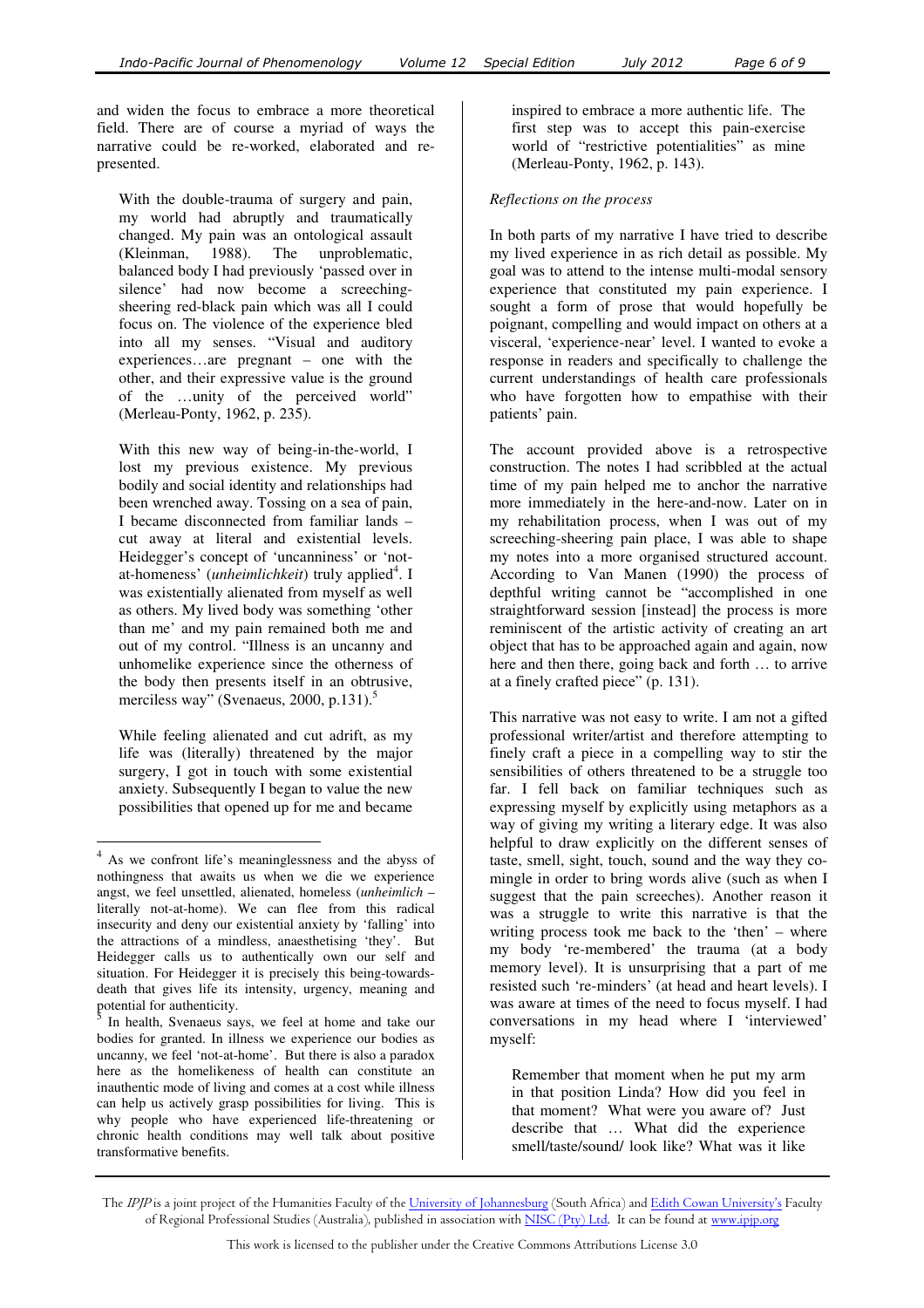before – during – after?

By asking these types of prompting questions, my resistance eased and was able to write.

It is now some months since I wrote that account. Looking back, I give it Buytendijk's "phenomenological nod" (Van Manen, 1990, p. 27), as it recognises the 'truth' of the experience. I say to myself: "Yes, that is exactly how it was!" I believe that, despite my literary limitations, I have captured and communicated something of my experience. I showed the account to my husband and a friend. They both shared with me how they struggled to read it; "It was excruciatingly painful to read," my husband said and my friend concurred with that sentiment. (I recognise how reading an account can evoke such empathy that it is hard to read. I reflect how my own resistance might be paralleled in readers).

Having heard my readers responses I feel satisfied that I have managed to 'write my pain' and that they have witnessed my experience. If they can be impacted at a visceral level, so might others. I push through my hesitation at sharing personal material and resolve to share it even more publically in this journal issue.

## **Evaluating the use of first person accounts**

Personal accounts of the lived experience of health and well-being, illness, disability, pain, emotional trauma, and so forth, are often poignant and powerful. Such accounts offer us a way to get 'up close and personal' with specific experiences, to better understand and empathise with what others may be going through. They challenge our blind-spots and taken-for-granted assumptions. Reminding us of our own fragile existence, they can resonate and touch us in unpredictable ways.

These accounts also have value in that they offer an empowering 'voice', a way in which individuals can express, work through and share their existential journeys with others. Often the journeys described focus on some transformational component and these can be inspiring to both self and other. For myself, writing and reading my narrative account reminds me of how I learned to cope and began to transcend the pain. I know now how to live with the pain and get through my next shoulder surgery (planned for a few years' time).

However, above and beyond giving voice, first person accounts invite others to 'witness' – and be enriched by – stories of the individual's struggle/achievement. Willis (2010) expresses this point when he invites readers to engage a 'listening reading' attitude, which involves reading with a reflective, attentive, empathic

silence that allows authors to speak to the imagination, heart and soul. He describes his current project of pursuing

… a number of 'life with illness' stories so that the poets, novelists and philosophers who had so honestly and lyrically spoken of their life with illness could discover in the witness of listeners (rather than critics) how their stories had been heard and taken to heart by at least one other living soul. (p. 23)

Of course, any account can only begin to capture the actual lived experience. Phenomenological accounts paradoxically both draw us closer while also distancing us from the lifeworld (Van Manen, 1990). Any account by definition always remains partial, incomplete and tentative. As Van Manen (1990, p. 18) notes, "To *do* hermeneutic phenomenology is to attempt to accomplish the impossible: To construct a full interpretive description of some aspect of the lifeworld, and yet to remain aware that lived life is always more complex than any explication of meaning can reveal" (emphasis in original).

Personal accounts also run the risk of being selfabsorbed and self-indulgent. They can be unduly preoccupied with the clichéd banalities of everyday life. Phenomenologists taking the first person route need to keep the purpose of their study and the phenomenon in mind. As Van Manen (1990, p. 54) puts it, "The phenomenologist does not want to trouble the reader with purely private. trouble the reader with purely private, autobiographical facticities of ones' life". Reflexive revelations probably have greatest value when one's own experiences shed light on others' experiences, such that the account goes beyond the personal.

To write means to write myself, not in a narcissistic sense but in a deep collective sense. To write phenomenologically is the untiring effort to author a sensitive grasp of being itself – of that which authors us, of that which makes it possible for us to be and speak … in the first place. (Van Manen, 1990, p. 132)

In going beyond the personal, first person accounts offer understandings that may be generalizable (or at least applicable or relevant) to others. Such first person accounts thereby constitute valuable qualitative evidence; whether this is as 'data' or as 'findings' in themselves.

#### **Conclusion**

In this paper, I have examined the use of first person narrative-poetic phenomenological prose and shared something of my own experience. I have tried to

The *IPJP* is a joint project of the Humanities Faculty of the <u>University of Johannesburg</u> (South Africa) and <u>Edith Cowan University's</u> Faculty of Regional Professional Studies (Australia), published in association with <u>NISC (Pty) Ltd</u>. It can be found at <u>www.ipjp.org</u>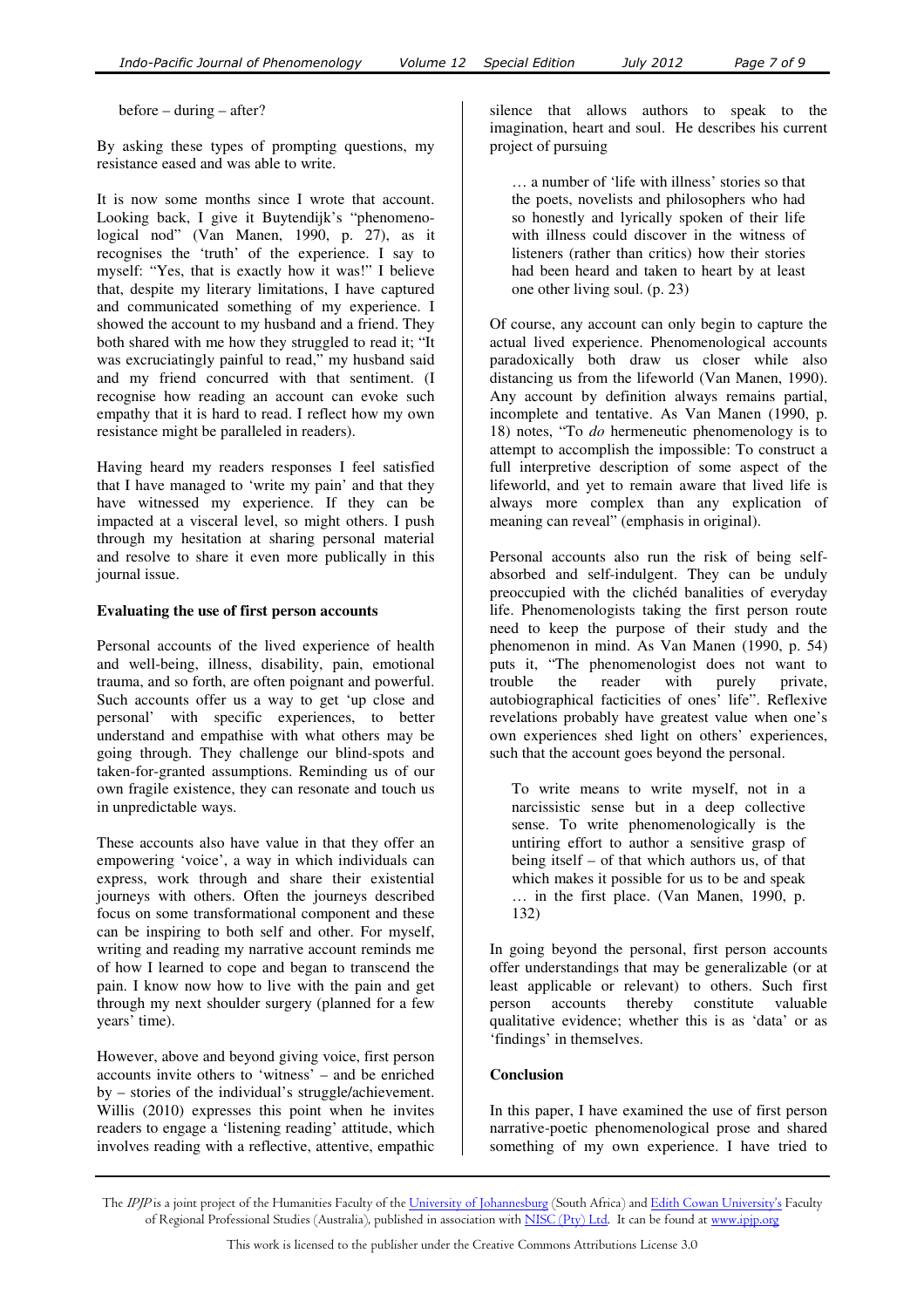demonstrate how both writing and reading accounts in this mode can be a valuable way of teaching as well as communicating embodied-relational existential understanding. Ideally, the first person account can go beyond the personal to offer understandings about the nature of being that may be generalizable (or at least applicable or relevant) to others.

I value the communicative power of teaching/research that reverberates or strikes a chord with our everyday experience of life, as well as that which challenges and unsettles. I want to be touched by the captivating, allusive power of forms that evoke lived experience. I believe that phenomenology best achieves this when it focuses on existential issues, uses personalreflexive and/or relational-dialogal forms and draws on the arts. This form of phenomenology turns reading/writing and doing research into a compelling experience in itself. I agree with Wilkinson (2009) when he says:

It is indeed timely to turn to poetry now, to correct the one-sideness of medicine, to correct the one-sided ministrations of psychological science, but also because, thus, we can enjoy a psychotherapy [or teaching/learning practice] which is a creative servant of life and laughter and love. (p. 236)

#### **Acknowledgement:**

With the kind permission of Wiley-Blackwell, this article reproduces and re-works material presented in chapter 10 of Finlay, L. (2011). *Phenomenology for therapists: Researching the lived world.* Chichester, East Sussex: Wiley-Blackwell.

## **Referencing Format**

Finlay, L. (2012). 'Writing the pain': Engaging first-person phenomenological accounts. *Indo-Pacific Journal of Phenomenology,* 12 (Special Edition, July: *Evidence-Based Approaches and Practises in Phenomenology*), 9 pp. doi: 10.2989/IPJP.2012.12.1.5.1113

#### **About the Author**



Dr Finlay currently practices as an integrative-existential psychotherapist but qualified originally as an occupational therapist. Additionally, she teaches psychology and writes educational materials for the Open University (UK). She also offers mentorship and training on the use of qualitative research methodology. Linda's research interests include working with trauma and researching the lived experience of disability using phenomenological approaches that embrace hermeneutic, reflexive and relational forms.

Dr Finlay has published widely. Her books include *Reflexivity: A practical guide for researchers in Health and Social Sciences* (edited with B. Gough); *Qualitative Research for Health Professionals* (edited with C. Ballinger, Wiley Publishers, 2006); *Relational-Centred Research for Psychotherapists* (with K. Evans, Wiley-Blackwell, 2009); and

*Phenomenology for Therapists* (Wiley, 2011).

E-mail address: linda@lindafinlay.co.uk

#### **References**

Broyard, A. (1992). *Intoxicated by my illness*. New York: Clarkson Potter Publishers.

Evans, K. (2011). Writer's Block: A reflective literature review. *European Journal of Qualitative Research for Psychotherapists, 5,* Article 2.

Finlay, L. (2008). A dance between the reduction and reflexivity: Explicating the 'phenomenological psychological attitude'. *Journal of Phenomenological Psychology, 39*, 1-32.

The IPJP is a joint project of the Humanities Faculty of the University of Johannesburg (South Africa) and Edith Cowan University's Faculty of Regional Professional Studies (Australia), published in association with NISC (Pty) Ltd. It can be found at www.ipjp.org